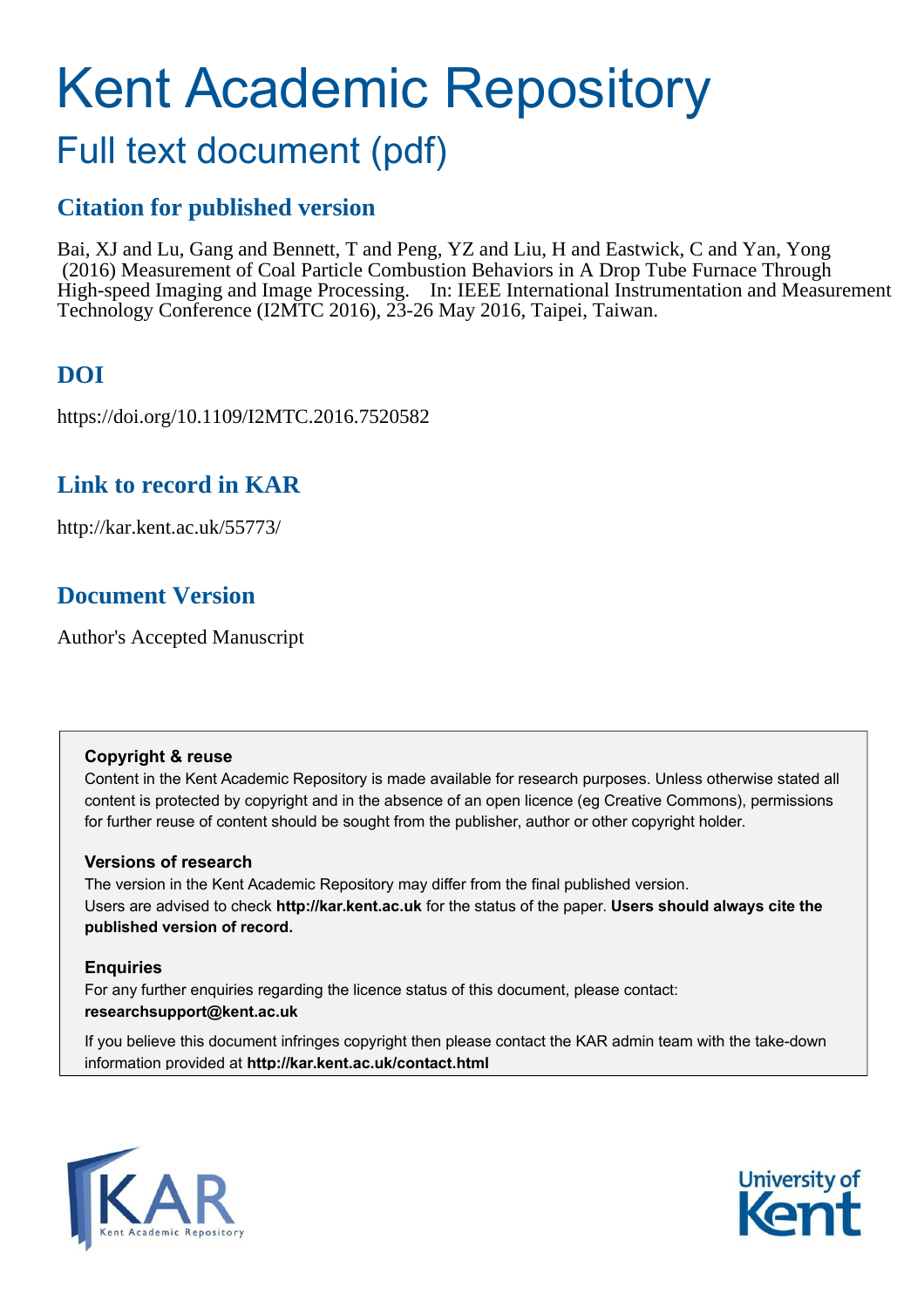## Measurement of coal particle combustion behaviors in a drop tube furnace through high-speed imaging and image processing

Xiaojing Bai<sup>1, 2</sup>, Gang Lu<sup>2\*</sup>, Tom Bennet<sup>3</sup>, Yizhun Peng<sup>4</sup>, Hao Liu<sup>3</sup>, Carol Eastwick<sup>3</sup>, Yong Yan<sup>2</sup>

<sup>1.</sup> School of Control and Computer Engineering, North China Electric Power University, Beijing, China

2. School of Engineering and Digital Arts, University of Kent, Canterbury, Kent CT2 7NT, UK

3. Faculty of Engineering, University of Nottingham, University Park, Nottingham, NG7 2RD, UK

4. School of Information Engineering, Tianjin University of Science and Technology, Tianjin, China

E-mails: xb9@kent.ac.uk, g.lu@kent.ac.uk, tombennet@gmail.com, pengyizhun@tust.edu.cn,

liu.hao@nottingham.ac.uk, carol.eastwick@nottingham.ac.uk, y.yan@kent.ac.uk

*Abstract***— This paper presents the measurement and characterization of single coal particles in a drop tube furnace through high speed imaging and image processing. A high speed camera coupling with a long distance microscope is employed to acquire the images of the particle during its residence time in the furnace. A set of physical quantities of the particle, including size, shape and boundary roughness, are defined and computed based on the images obtained, which are then used describe the combustion behaviors of the particle. Experimental results show that the combined high speed imaging and image processing technique has provided an effective means for measuring and quantifying the characteristics of single coal particles during combustion.** 

#### *Keywords— single coal particle; drop tube furnace; high speed imaging; image processing; particle combustion behaviors*

#### I. INTRODUCTION

Solid fuels such as coal and biomass have been and will continue to be one of the major energy resources worldwide because of their abundant reserve and competitively low price. However, the properties of the solid fuels vary widely, leading to drastically different 'fuel performance' in a combustion process. For example, the physical profile (such as size, shape, and etc.) of fuel particles can have a great impact on their ignition and combustion behaviors, and consequently the flame stability, combustion efficiency and pollutant emissions. Experimental and modelling work has been carried out to study the ignition and combustion behaviors of single coal particles under different combustion conditions [1-4]. Levendis *et al.* and Riaza *et al*. studied the combustion behaviors of single coal particles in air where three-color pyrometry and high-speed high-resolution cinematography were used to obtain the temperature–time–size histories of the burning coal particles in a drop-tube furnace [5]. They also observed the ignition characteristics and ignition delay of the coal particles under

different gas atmospheres, including replacing  $N_2$  in air with  $CO<sub>2</sub>$  [6].

Whilst the characteristics of fuel particles affect the performance of the combustion system, the quantitative measurement and characterization of the fuel particles remain challenging. There are no established methods available which differentiate clearly all kinds of particle size and shape, and their variation. Carter *et al*. [7] and Qian *et al*. [8] used combined digital imaging and electrostatic sensors to obtain the size distribution and volumetric concentration of particles, which provided data for the on-line mass flow measurement of pneumatically conveyed particles. Gao *et al*. [9] incorporated a color CCD camera and multi-wavelength laser sources to achieve the on-line measurement of particle size, shape and size distributions. Quantitative information of the particles was obtained by decomposing the red, green and blue channels from the primary color images. Podcczeck [10] proposed a shape factor for the particle analysis based on two-dimensional (2-D) particle outlines through image processing. The proposed shape factor used the deviations of the 2-D particle outlines from the images of a circle, triangle and square. The particle elongation and the number of characteristic corners of the apparent shape were computed. Shaddix *et al*. [11] also analyzed the ignition and devolatilization characteristics of coal particles through imaging under different  $O_2/N_2$  and  $CO_2$  diluent gas conditions. Although some research was conducted in studying the size and shape of particles in pneumatic conveying pipes and furnaces, limited work has been undertaken to measure comprehensively the physical characteristics and their variation of fuel particles during the combustion.

The present study is to investigate the combustion behaviors of coal particles in the Visual Drop Tube Furnace (V-DTF) through high speed imaging and image processing. A set of characteristic parameters of the particle are defined based on the particle images obtained using a high speed camera. Image processing algorithms including contouring and closest-ellipse fitting are developed to compute the defined characteristic parameters, which are then used for profiling the combustion behaviors of the particle during its residence time in the furnace. The experimental results are presented and discussed.

This work is supported by the Chinese Ministry of Science and Technology (MOST) and the Chinese Ministry of Education as part of the 111 Talent Introduction Project (B13009). It is also supported by the UK Carbon Capture and Storage Research Centre (UKCCSRC) as part of the Phase l Project (C1- 27).

<sup>\*</sup> Corresponding author: Tel: +44(0)1227823706; Fax: +44(0)1227456084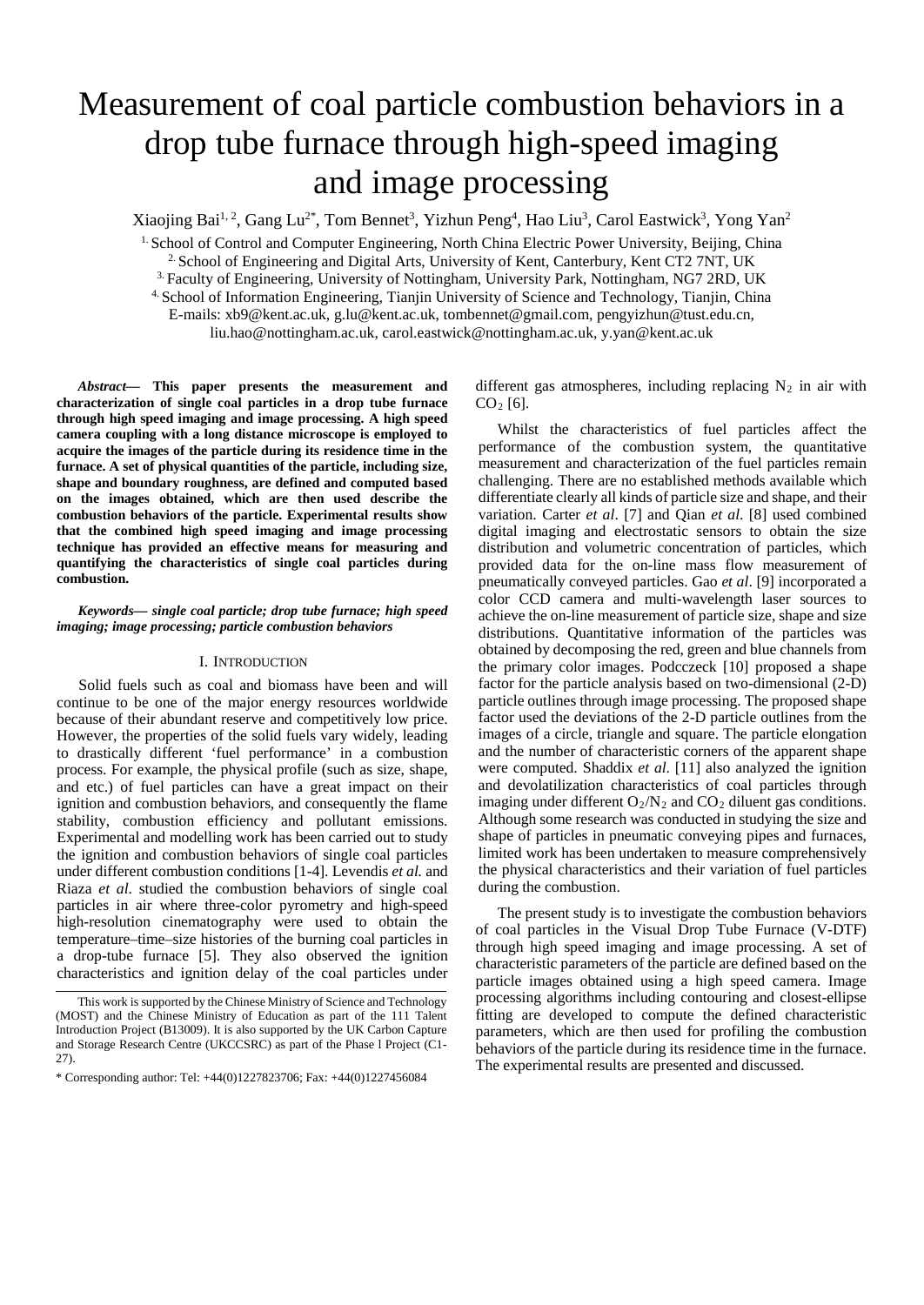#### II. METHODOLOGY

#### *A. V-DTF and camera system*

A V-DTF is an essential facility which can provide critical data for the in-depth understanding of ignition and combustion behaviors of fuel particles in both fundamental and applied combustion research. The V-DTF used in this study is a laboratory-scale, electrically heated, entrained-flow tube furnace with a capability of combusting solid fuel particles (e.g., coal, biomass) under closely controlled conditions. Fig. 1 is the overview of the V-DTF. The combustion chamber is a 1150 mm long quartz tube with an inner diameter of 50 mm, capable of maintaining gas temperatures up to 1050°C. There is a viewing window that allows operators to visualize fuel combustion inside the tube.

One of key technical challenges in measurement of burning particles is that the size and shape of the particle vary during the residence time in the furnace. It is also known that the particles rotate significantly due to the intensive exothermic redox chemical reaction between the fuel and oxidant (e.g., atmospheric oxygen). High speed imaging is therefore essential for sensing such a variation. A high speed camera (Phantom v12.1), capable of acquiring a video at a frame rate up to 1,000,000 frames per second (fps), was employed to in the study. A long distance microscope (Questar QM-1), which has a working distance ranging from 56 cm to 152 cm with a resolution of 1.1 microns at 15 cm, was coupled with the camera to ensure that tiny particles can be captured in their residence time in the furnace.



Fig. 1. Overview of the V-DTF and the camera system.

#### *B. Algorithms for particle characterization*

Particles are often characterized by the size, size distribution and shape factor. The particle images recorded by the high speed camera are read into a personal computer. Image progressing algorithms are then developed to process the images. A set of parameters is defined to quantify the characteristics of the particle in terms of its size, shape, boundary roughness and orientation. Fig. 2 illustrates the main steps of determining the characteristic parameters of the particle. The detailed definition and computation of those parameters are given as follows.

#### *1) Particle contour retrieval*

The particle contour retrieval is the initial step in the particle image processing. The Otsu's Thresholding method [13] was used to detect the particle contour in this study. The Otsu's method searches automatically the threshold which splits the histogram of an image into two pixel groups (i.e., foreground and background groups) and ensures that the variance of each pixel group is minimal. Once the threshold is determined, the binary format of the image can be generated so as to allow the particle contour retrieval to be performed.



Fig. 2. Steps of determining the particle characteristic parameters.

The 8-connectivity [9] is used to extract the contour of the particle binary image. The 8-connected pixels are neighbors to every pixel that touches one of their edges or corners. Those pixels are connected horizontally, vertically, and diagonally. Let  $(x', y')$  and  $(x'', y'')$  be a pair of pixels in the image, the 8connectivity can be described as,

$$
\max(|x' - x^{*}|, |y' - y^{*}|) = 1.
$$
 (1)

Once the contour is extracted, the characteristic parameters of the particle can be computed.

#### *2) Shape parameters*

*Area-* Area, *A*, is the quantity that expresses the size of the particle, which is determined by computing the number of pixels within the image contour of the particle, *R*, i.e.,

$$
A = a \sum_{(i,j)\in R} 1,\tag{2}
$$

where  $a$  ( $mm^2$ / $pix$ el) is a scale factor relating to the spatial resolution of the camera.

*Circularity ratio-* Circularity ratio, *Cr*, describes the similarity of a particle shape to a circle [12]. For a coal particle, the circularity ratio is the ratio of the particle area to the area of its equivalent circle (i.e., a circle which has the same perimeter as the particle, as shown in Fig. 3), and is calculated by,

$$
C_r = \frac{P^2}{4\pi A},\tag{2}
$$

where *A* and *P* are the area and perimeter of the particle, respectively. For a perfect circle, *C<sup>r</sup>* is 1.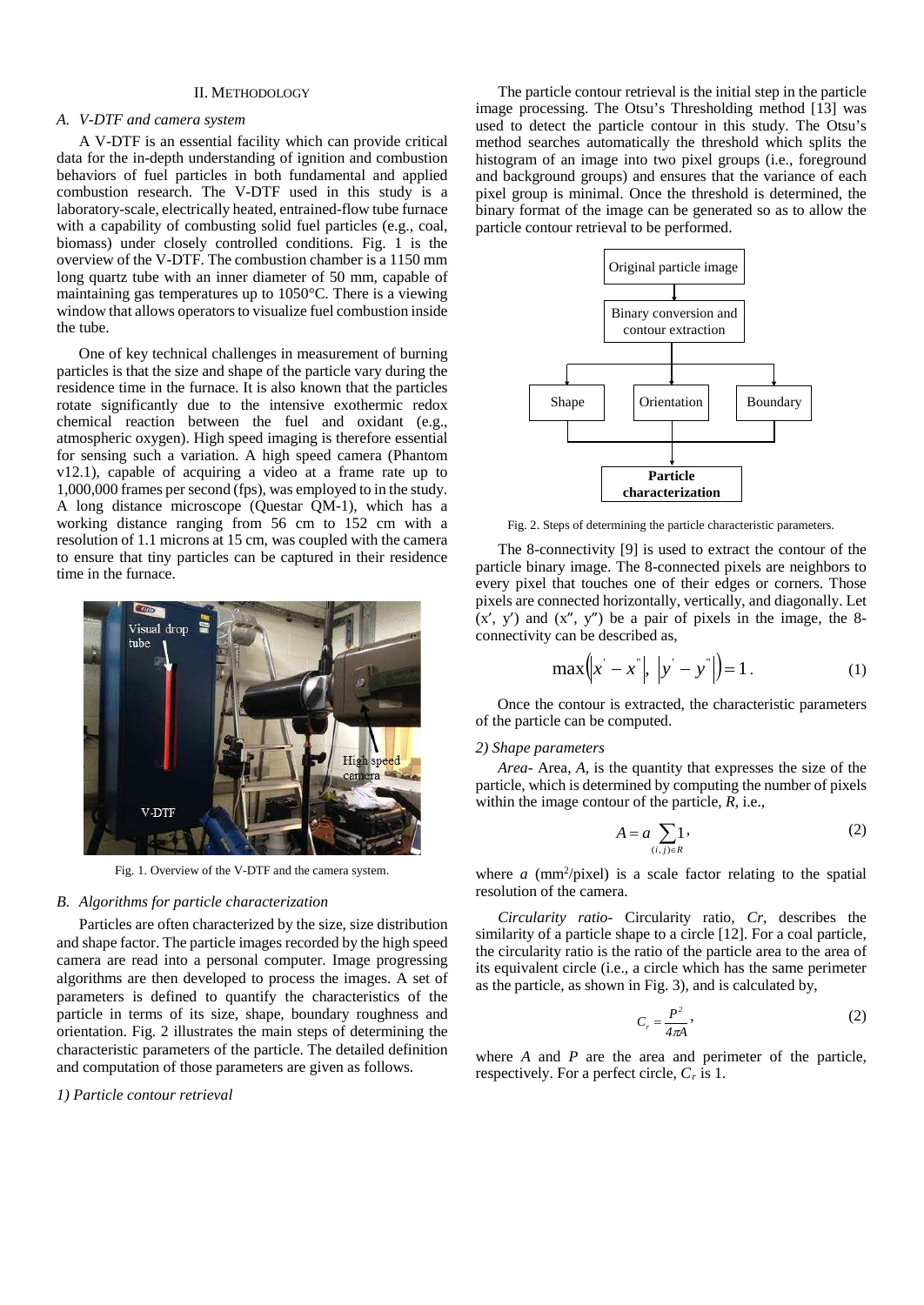*Eccentricity-* Eccentricity, *e*, describes the shape of the particle, which can be acquired from transferring the particle to an equivalent ellipse as shown in Fig.4. The eccentricity is the ratio of the distance between the center and focus of the equivalent ellipse to its major axis length [14], i.e.,

$$
e = \frac{f}{L} = \sqrt{1 - \left(\frac{W}{L}\right)^2},
$$
\n(3)

where  $f$  is the distance from the center to focus of the equivalent ellipse. *L* and *W* are the lengths of the major and minor axes, respectively. *L/W* is often regarded as the aspect ratio. For a circle, *e* is 0.



Fig. 3. A particle and its equivalent circle.



Fig. 4. A particle and its equivalent ellipse.

#### *3) Orientation*

During the combustion, fuel particles rotate rapidly due to the intensive exothermic redox chemical reaction. The orientation of the particle reflects the rotation of the particle. The orientation, *O*, can be calculated by fitting the particle to its equivalent ellipse and calculating the orientation of the ellipse as follows [15],

$$
O = \frac{180^\circ}{\pi} \arctan \left( \frac{\left| \sum_{i \in S} x_i^2 - \sum_{i \in S} y_i^2 \right| + \sqrt{\left( \sum_{i \in S} x_i^2 - \sum_{i \in S} y_i^2 \right)^2 + 4 \left( \sum_{i \in S} x_i y_i \right)^2}}{2 \sum_{i \in S} x_i y_i} \right), \quad (4)
$$

where  $(x_i, y_i)$  is the coordinate of pixel *i* within the equivalent ellipse, *S*, The orientation is counted as the angle between the major axis and the x-axis, ranging from  $0^\circ$  to 360 $^\circ$ .

#### *4. Boundary analysis*

The profile of particle boundary reflects the changes of the particle size, shape and roughness. The following parameters are computed for profiling the particle boundary.

 *Boundary distance-* It is the distance between a point on the boundary to the center of the enclosed boundary of the particle. For a circle, the boundary distance is constant. For a particle with irregular shape, the mean value and standard deviation of the boundary distance reflect the variation (roughness) of the boundary.

*Convexity-* It is a measure of the smoothness of the particle boundary and defined as the perimeter of the convex hull of particle divided by the actual perimeter of the particle. The convex hull of particle is considered to be the particle surrounded by a 'rubber band' as shown in Fig 5 [16]. The greater the convexity, the smoother the particle surface. Let *P<sup>c</sup>* be the perimeter of the convex hull and *P* the actual perimeter of the particle image. Convexity,  $C_x$ , is given by,

$$
C_x = \frac{P_c}{P} \,. \tag{5}
$$



Fig. 5 Particle image with actual boundary and its convex hull.

#### III. RESULTS AND DISCUSSION

#### *A Image acquisition of a coal particle*

A coal sample with size ranging 125-200 µm was dried and injected into the quartz tube of the V-DTF which was preheated at 800°C. The camera tracked and recorded the images of a coal particle during its residence time in the tube at a frame rate of 6200 fps. A total of 528 image frames were captured. Fig. 6 shows the example images of the coal particle. It should be noted that, by the time the camera captured the particle, the coal particle had been in the tube for some time, and thus each image frame does not represent the absolute residence time of the particle in the tube (with reference to time "0" which is the moment when the particle entered the quartz tube), but the relative residence time between frames, e.g., two successive frames represents a relative residence time of 0.2 ms, and 528 frames represent a total relative residence time of 85.1 ms. As can be seen in Fig 6, the size (area) and shape of the particle changed significantly during combustion. As expected, the particle size decreases and the particle shape appears to be irregular, particularly at the later stage of the combustion. The quantification of such variations was performed in terms of the characteristic parameters as defined in section II.

#### *B. Characteristics of the coal particle*

Fig. 7 shows the variation of particle area during the residance time in the quartz tube. A decreased trend is shown, but several peaks are also observed around 8 ms (Frame 50), 32 ms (Frame 200), 55 ms (Frame 346), and 82 ms (Frame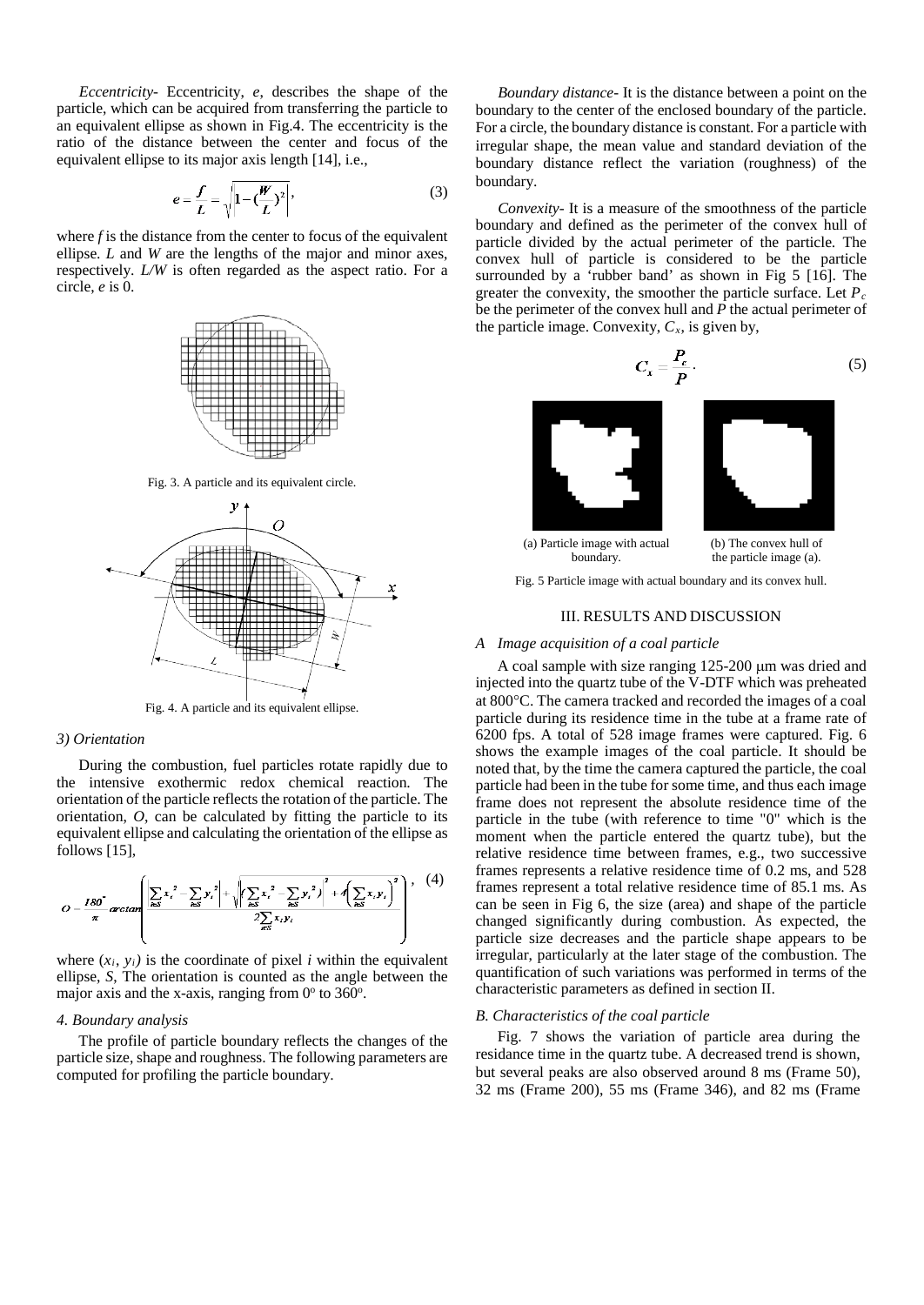510). The periodic variation of the area is believed to be attributed to the rotation of the particle in the line-of-sight direction during combustion.

The circularity ratio is given in Fig. 8. From 1 ms (Frame 1) to 45ms (Frame 280), the circularity ratio ranges mainly between 1 and 1.3, indicating that the shape of the particle is close to a circle. The rapidly increased circularity ratio between 46 ms (Frame 281) and 56 ms (Frame 346) suggests the dramatic variation of the particle shape, which may be attributed to the devolatilization of the particle and volatile combustion around the particle. It is also observed in the video of the particle that some fragments (during the late devolatilization stage and the initial char combustion stage) were broken up from the main particle between 48 ms (Frame 300) and 58 ms (Frame 360). After that, the circularity ratio remains between 1 and 1.3.



Fig. 6. Example images of the coal particle by frames and relative times.



Fig. 7. Area variation of the coal particle in the residence time in the V-DTF.

The variation of the eccentricity is illustrated in Fig. 9. The eccentricity shows a slightly increased trend in general, but a periodic variation is clearly seen. The period is around 27.4 ms (170 frames). A similar periodic variation is also evident in the orientation of the particle, as shown in Fig. 10. Again, the periodic variations in both the eccentricity and orientation are

believed to be attributed to the rotation of the particle in the lineof-sight direction during the residence time in the tube.

The boundaries of the particle are also analyzed. Fig. 11 shows the binary images of the particle and the corresponding boundary distance for 56 ms (Frame 346) and 85.1 ms (Frame 528), respectively. As can be seen, the profile of the boundary distances is very different from one frame to another. For a particle image with an irregular shape (as at 56 ms), the boundary distance fluctuates significantly, and vice versa (as at 85.1 ms).

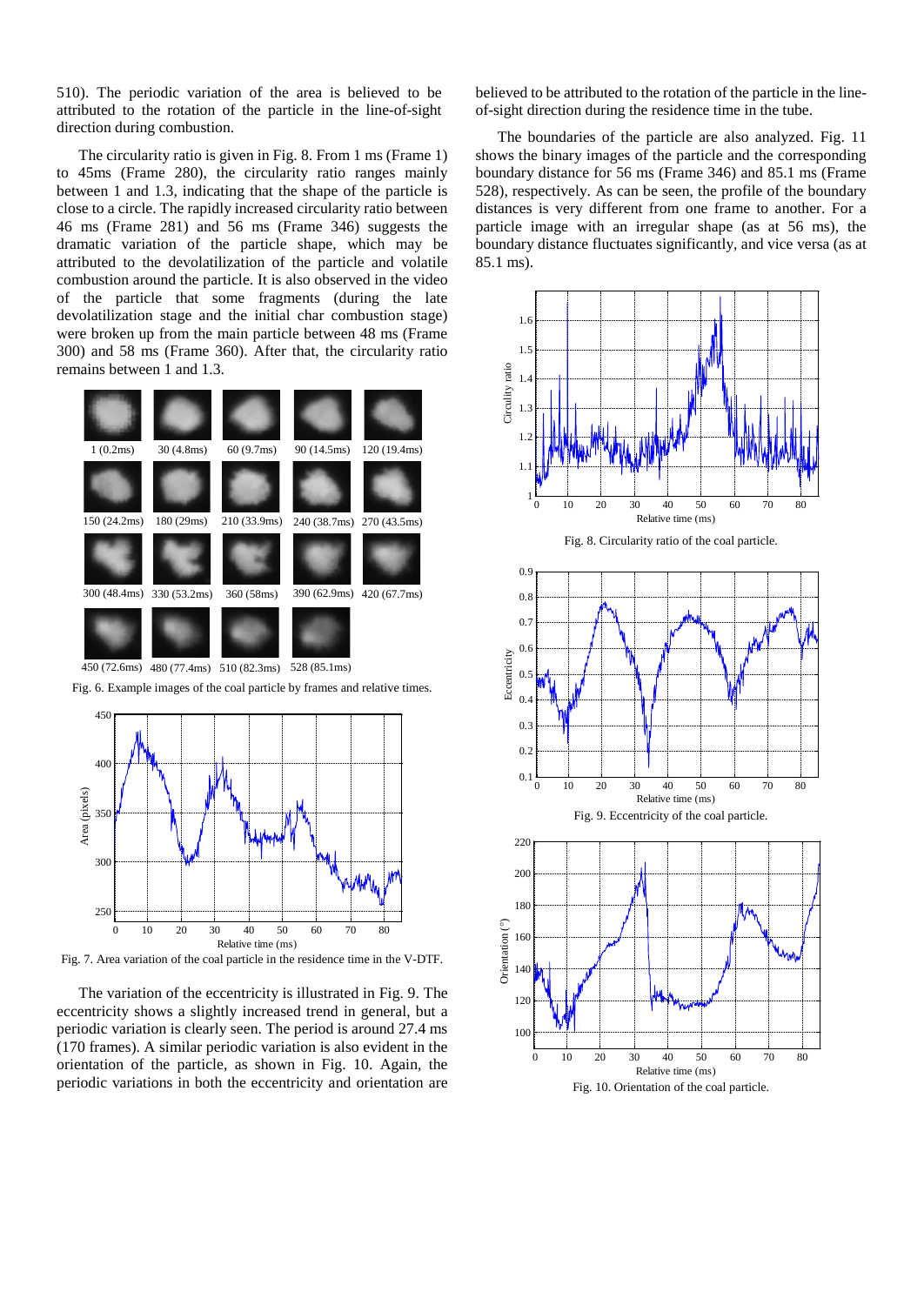Figs. 12 to 14 show the variation of the particle boundary parameters. The mean value of the boundary distance (Fig. 12) shows a similar periodic trend as the area (Fig. 8). The maximum standard deviation appears to be at 56 ms (Frame 350, Fig. 13), which is consistent with the direct observation in Fig. 6. The convexity varies generally around '1' between 1ms (Frame 1) and 45 ms (Frame 280) though a few dramatic fluctuations occur in this period of time (Fig. 14). The convexity decreases significantly around 45 ms (Frame 280) and reaches its lowest value at 56 ms (Frame 350). This may be because the coal particle devolatilized at a rate high enough, resulting in volatile combustion at that particular time 45 ms (Frame 280). The convexity appears to increase after 60 ms (Frame 370) and approach to '1', indicating the near completion of the devolatilization/volatile combustion. The results also suggest that the devolatilization/volatile combustion of the particle took about 14.5 ms (90 frames), resulting in around 20% reduction in size and 3% increase in boundary roughness.



Fig. 11. Boundary distance of the coal particle for Frames 346 and 528.



Fig. 12. Mean boundary distance of the coal particle.



#### IV. CONCLUSION

High speed imaging and image processing techniques have been applied for measuring and characterizing the combustion behaviors of single coal particles in a visual drop tube furnace. The images of the coal particle are acquired using a high speed camera and the particle images are processed sequentially. A set of shape and boundary parameters have been defined and computed, which are then used to characterize the coal particle during its residence time in the furnace. The experimental results have demonstrated that the combination of high speed imaging and image processing has provided an effective means for the quantitative measurement and characterization of the combustion behaviors of fuel particles during their residence time in the furnace.

#### ACKNOWLEDGMENT

The authors wish to acknowledge Dr Archi Sarroza in the Faculty of Engineering, the University of Nottingham, UK for his contribution to this study.

#### **REFERENCES**

- [1] C.W. Lau, and S. Niksa, "The combustion of individual particles of various coal types," Combustion and Flame, vol. 90(1), pp. 45–70, 1992.
- [2] K. Holikova, R. Zajdlik, J. Markos, and L. Jelemensky, "Comparison of single coal char particle combustion at different conditions," Chemical Papers, vol. 59(6a), pp. 413–420, 2005.